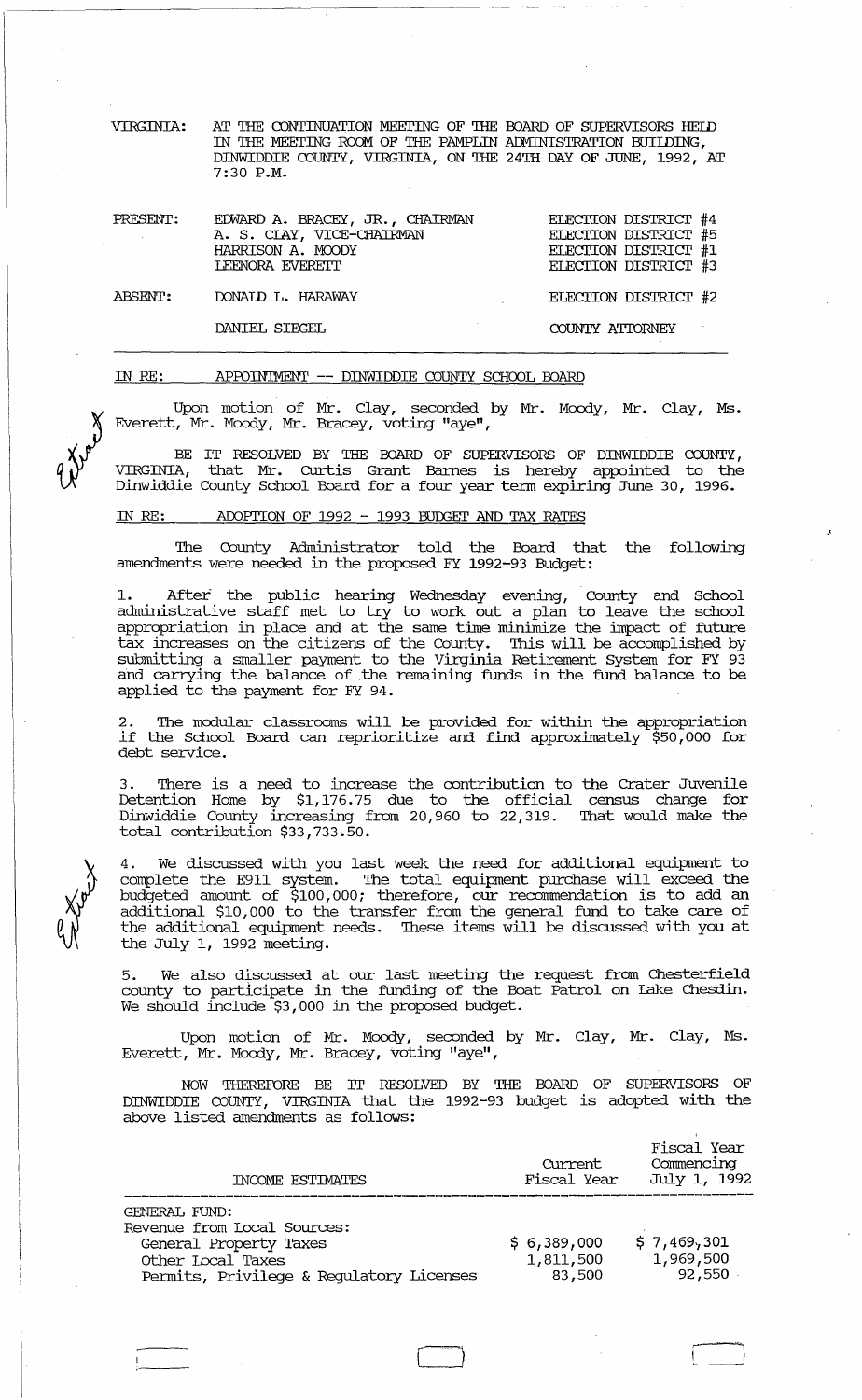$\label{eq:2.1} \frac{1}{\sqrt{2}}\sum_{i=1}^n\frac{1}{\sqrt{2}}\sum_{i=1}^n\frac{1}{\sqrt{2}}\sum_{i=1}^n\frac{1}{\sqrt{2}}\sum_{i=1}^n\frac{1}{\sqrt{2}}\sum_{i=1}^n\frac{1}{\sqrt{2}}\sum_{i=1}^n\frac{1}{\sqrt{2}}\sum_{i=1}^n\frac{1}{\sqrt{2}}\sum_{i=1}^n\frac{1}{\sqrt{2}}\sum_{i=1}^n\frac{1}{\sqrt{2}}\sum_{i=1}^n\frac{1}{\sqrt{2}}\sum_{i=1}^n\frac$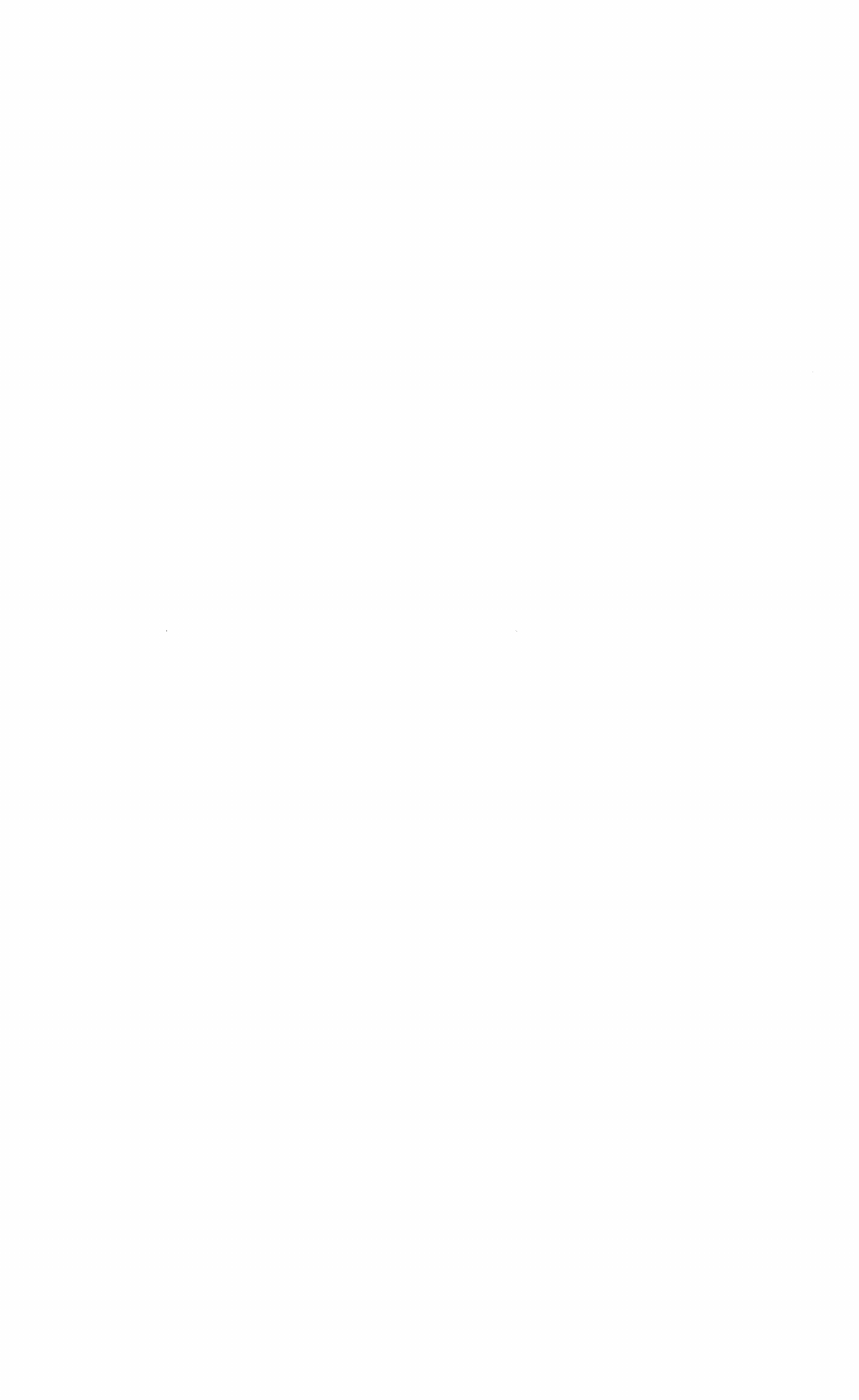| Fines and Forfeitures<br>Revenue from Use of Money & Property<br>Charges for Services<br>Miscellaneous Revenue                                                                                                                                                                                                                                                                                                                                                                                                                                                                                                                                                                 | 60,000<br>254,000<br>193,550<br>145,400                                                                                                                                                                                                                                                 | 65,000<br>248,000<br>310,400<br>158,400                                                                                                                                                                                                                                      |
|--------------------------------------------------------------------------------------------------------------------------------------------------------------------------------------------------------------------------------------------------------------------------------------------------------------------------------------------------------------------------------------------------------------------------------------------------------------------------------------------------------------------------------------------------------------------------------------------------------------------------------------------------------------------------------|-----------------------------------------------------------------------------------------------------------------------------------------------------------------------------------------------------------------------------------------------------------------------------------------|------------------------------------------------------------------------------------------------------------------------------------------------------------------------------------------------------------------------------------------------------------------------------|
| TOTAL                                                                                                                                                                                                                                                                                                                                                                                                                                                                                                                                                                                                                                                                          | 8,936,950                                                                                                                                                                                                                                                                               | 10, 313, 151                                                                                                                                                                                                                                                                 |
| Revenue from the Commonwealth<br>Revenue from the Federal Government<br>Non-Revenue Receipts                                                                                                                                                                                                                                                                                                                                                                                                                                                                                                                                                                                   | 1,874,365<br>9,000<br>-0-                                                                                                                                                                                                                                                               | 1,805,389<br>9,800<br>370,000                                                                                                                                                                                                                                                |
| TOTAL GENERAL FUND                                                                                                                                                                                                                                                                                                                                                                                                                                                                                                                                                                                                                                                             | \$10,820,315                                                                                                                                                                                                                                                                            | \$12,498,340                                                                                                                                                                                                                                                                 |
| LAW LIBRARY FUND                                                                                                                                                                                                                                                                                                                                                                                                                                                                                                                                                                                                                                                               | 2,500                                                                                                                                                                                                                                                                                   | 2,500                                                                                                                                                                                                                                                                        |
| SCHOOL TEXTBOOK FUND                                                                                                                                                                                                                                                                                                                                                                                                                                                                                                                                                                                                                                                           | 120,275                                                                                                                                                                                                                                                                                 | 126,045                                                                                                                                                                                                                                                                      |
| SCHOOL FUND:<br>Revenue from Local Sources<br>Revenue from the Commonwealth<br>Revenue from the Federal Government<br>Transfers from Other Funds                                                                                                                                                                                                                                                                                                                                                                                                                                                                                                                               | 142,710<br>10,369,069<br>1,037,046<br>5,446,864                                                                                                                                                                                                                                         | 54,525<br>11,223,471<br>927,994<br>5,039,606                                                                                                                                                                                                                                 |
| TOTAL SCHOOL FUND                                                                                                                                                                                                                                                                                                                                                                                                                                                                                                                                                                                                                                                              | 16,995,689                                                                                                                                                                                                                                                                              | 17,245,596                                                                                                                                                                                                                                                                   |
| VA PUBLIC ASSISTANCE FUND<br>E911 FUND<br>SELF-INSURANCE FUND<br>GENERAL CAPITAL PROJECTS FUND<br>OYCS FUND<br>CDBG CAPITAL PROJECTS FUND<br>FIRE PROGRAMS FUND                                                                                                                                                                                                                                                                                                                                                                                                                                                                                                                | 1,653,607<br>48,000<br>158,500<br>331,200<br>75,800                                                                                                                                                                                                                                     | 1,672,049<br>114,522<br>168,500<br>74,900<br>75,092<br>750,000<br>20,000                                                                                                                                                                                                     |
| GRAND TOTAL -- ALL FUNDS<br>LESS INTERFUND TRANSFERS                                                                                                                                                                                                                                                                                                                                                                                                                                                                                                                                                                                                                           | \$30,205,886<br>6,098,773                                                                                                                                                                                                                                                               | \$32,747,544<br>5,649,998                                                                                                                                                                                                                                                    |
| TOTAL INCOME<br>FUND BALANCES, JULY 1                                                                                                                                                                                                                                                                                                                                                                                                                                                                                                                                                                                                                                          | \$24,107,113<br>4,549,990                                                                                                                                                                                                                                                               | \$27,097,546<br>4,943,698                                                                                                                                                                                                                                                    |
| CASH RESOURCES                                                                                                                                                                                                                                                                                                                                                                                                                                                                                                                                                                                                                                                                 | \$28,657,103                                                                                                                                                                                                                                                                            | \$32,041,244                                                                                                                                                                                                                                                                 |
| CONTEMPIATED EXPENDITURES                                                                                                                                                                                                                                                                                                                                                                                                                                                                                                                                                                                                                                                      |                                                                                                                                                                                                                                                                                         |                                                                                                                                                                                                                                                                              |
| GENERAL FUND:<br>Board of Supervisors<br>County Administrator<br>County Attorney<br>Independent Auditor<br>Commissioner of the Revenue<br><b>Business License</b><br>General Reassessment<br>Land Use<br>Treasurer<br>Data Processing<br>Electoral Board and Officials<br>Circuit Court<br>County Court<br>Special Magistrates<br>Clerk of the Circuit Court<br>Commonwealth's Attorney<br>Sheriff-Law Enforcement<br>Fire & Rescue Service<br>Volunteer Fire Departments<br>Ambulance & Rescue Service<br>Forestry Service<br>Sheriff-Correction & Detention<br>Probation Office<br>Other Correction & Detention<br>Building Inspection<br>Animal Control<br>Medical Examiner | \$<br>48,096<br>159,384<br>38,510<br>20,500<br>140,319<br>15,718<br>137,139<br>15,910<br>166,320<br>68,192<br>56,644<br>10,960<br>8,070<br>430<br>44,120<br>101,510<br>1,399,362<br>32,600<br>113,035<br>18,800<br>11,541<br>273,498<br>2,450<br>35,047<br>94,124<br>70,890<br>$-1,000$ | 75,905<br>166,299<br>38,510<br>21,300<br>158,349<br>19,136<br>38,699<br>18,345<br>174,484<br>73,664<br>68,539<br>13,950<br>7,470<br>135<br>59,978<br>101,180<br>1,692,402<br>18,600<br>151,500<br>26,600<br>11,541<br>273,422<br>2,630<br>41,366<br>111,391<br>81,605<br>750 |
| Public Safety/Civil Defense                                                                                                                                                                                                                                                                                                                                                                                                                                                                                                                                                                                                                                                    | 59,350                                                                                                                                                                                                                                                                                  | 58,153                                                                                                                                                                                                                                                                       |

 $\langle\cdot\rangle/\lambda$ 

 $\frac{1}{2}$  $\frac{1}{2}$ 

1990年<br>1990年

 $\frac{1}{2}$ 

 $\ddot{\cdot}$ 

 $\frac{1}{2}$ 

 $\hat{\psi}_k$ 

 $\hat{\mathcal{E}}$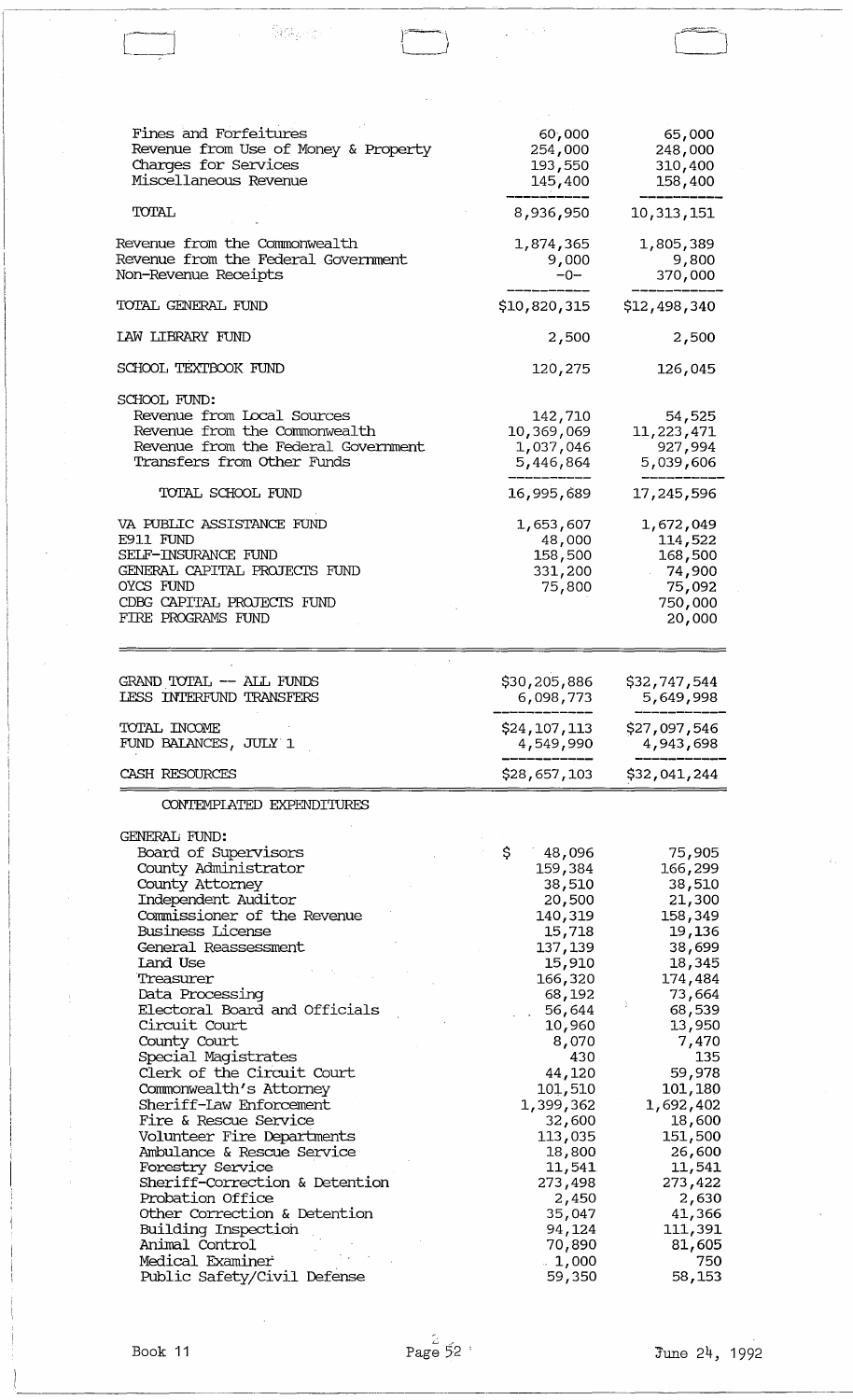| Road Administration<br>Street Lights<br>Refuse Disposal<br>Public Nuisance<br>Public Utilities<br>Maintenance of Buildings & Grounds<br>Water Service<br>Health<br>Mental Health<br>Welfare Administration<br>Other Social Services<br>Community College<br>Recreation<br>Lake Chesdin<br>Regional Library<br>Planning<br>Economic Development<br>Other Planning & Community Development<br>Regional Planning Commission<br>Soil and Water Conservation<br>Johnson Grass Control<br>Advancement of Agric & Home Economics<br>Internal Services<br>Debt Service | 250<br>40,000<br>466,285<br>5,000<br>62,800<br>182,093<br>125,000<br>126,145<br>37,159<br>4,500<br>17,073<br>1,364<br>119,739<br>500<br>111,763<br>85,666<br>37,616<br>106,120<br>11,550<br>7,048<br>600<br>43,723<br>136,750<br>95,000 | 250<br>42,000<br>382,375<br>5,000<br>100,600<br>186,971<br>136,000<br>130,000<br>37,265<br>4,500<br>17,458<br>1,254<br>162,420<br>4,500<br>116,792<br>101,642<br>36,257<br>$-104,520$<br>12,275<br>7,260<br>500<br>50,709<br>81,250<br>1,173,307 |
|----------------------------------------------------------------------------------------------------------------------------------------------------------------------------------------------------------------------------------------------------------------------------------------------------------------------------------------------------------------------------------------------------------------------------------------------------------------------------------------------------------------------------------------------------------------|-----------------------------------------------------------------------------------------------------------------------------------------------------------------------------------------------------------------------------------------|--------------------------------------------------------------------------------------------------------------------------------------------------------------------------------------------------------------------------------------------------|
| Subtotal<br>Transfers to Other Funds                                                                                                                                                                                                                                                                                                                                                                                                                                                                                                                           | 4,967,263<br>6,086,773                                                                                                                                                                                                                  | 6,401,008<br>5,622,363                                                                                                                                                                                                                           |
| TOTAL - GENERAL FUND                                                                                                                                                                                                                                                                                                                                                                                                                                                                                                                                           | \$11,054,036                                                                                                                                                                                                                            | \$12,023,371                                                                                                                                                                                                                                     |
| <b>IAW LIBRARY FUND</b>                                                                                                                                                                                                                                                                                                                                                                                                                                                                                                                                        | 2,500                                                                                                                                                                                                                                   | 2,500                                                                                                                                                                                                                                            |
| SCHOOL TEXTBOOK FUND                                                                                                                                                                                                                                                                                                                                                                                                                                                                                                                                           | 157,400                                                                                                                                                                                                                                 | 126,045                                                                                                                                                                                                                                          |
| SCHOOL FUND:<br>VA PUBLIC ASSISTANCE FUND<br>E911 FUND<br>SELF INSURANCE FUND<br>OYCS FUND<br>GENERAL CAPITAL PROJECTS<br>SCHOOL CAPITAL PROJECTS<br>CDBG FUND<br>FIRE PROGRAMS FUND                                                                                                                                                                                                                                                                                                                                                                           | \$16,995,689<br>\$1,653,607<br>43,726<br>249,125<br>75,800<br>490,200<br>$-0-$<br>750,000                                                                                                                                               | \$17,660,711<br>1,672,049<br>153,179<br>253,225<br>75,092<br>702,832<br>-0-<br>20,000                                                                                                                                                            |
| GRAND TOTALS - ALL FUNDS<br><b>LESS INTERFUND TRANSFERS</b>                                                                                                                                                                                                                                                                                                                                                                                                                                                                                                    | \$30,722,083<br>6,098,773                                                                                                                                                                                                               | \$33,439,004<br>5,649,998                                                                                                                                                                                                                        |
| TOTAL EXPENDITURES<br>FUND BALANCES - JUNE 30                                                                                                                                                                                                                                                                                                                                                                                                                                                                                                                  | \$24,623,310<br>4,033,793                                                                                                                                                                                                               | \$27,789,006<br>4,252,238                                                                                                                                                                                                                        |
| TOTAL REQUIREMENTS                                                                                                                                                                                                                                                                                                                                                                                                                                                                                                                                             | \$28,657,103                                                                                                                                                                                                                            | \$32,041,244                                                                                                                                                                                                                                     |

ADOPTION -- 1992 TAX RATES IN RE:

The Assistant County Administrator reviewed the proposed tax rates for 1992.

Upon motion of Mr. Clay, seconded by Ms. Everett, Mr. Clay, Ms. Everett, Mr. Moody, Mr. Bracey, voting "aye",

NOW THEREFORE BE IT RESOLVED BY THE BOARD OF SUPERVISORS OF DINWIDDIE COUNTY, VIRGINIA that the following tax rates are adopted for<br>1992 to support the 1992-93 budget:

 $\frac{3}{\sqrt{2}}$ 

 $\mathbf{r} = \cos \alpha$ ma

| Unit Levy-—All Districts-—\$100 Assessed Valuations |      |
|-----------------------------------------------------|------|
| Real Estate                                         | .74  |
| Mobile Homes                                        | .74  |
| Mineral Iands                                       | .74  |
| Public Services                                     | .74  |
| Personal Property                                   | 4.90 |
| Personal Property - Volunteer Vehicles              | .25  |



 $\overline{\phantom{a}}$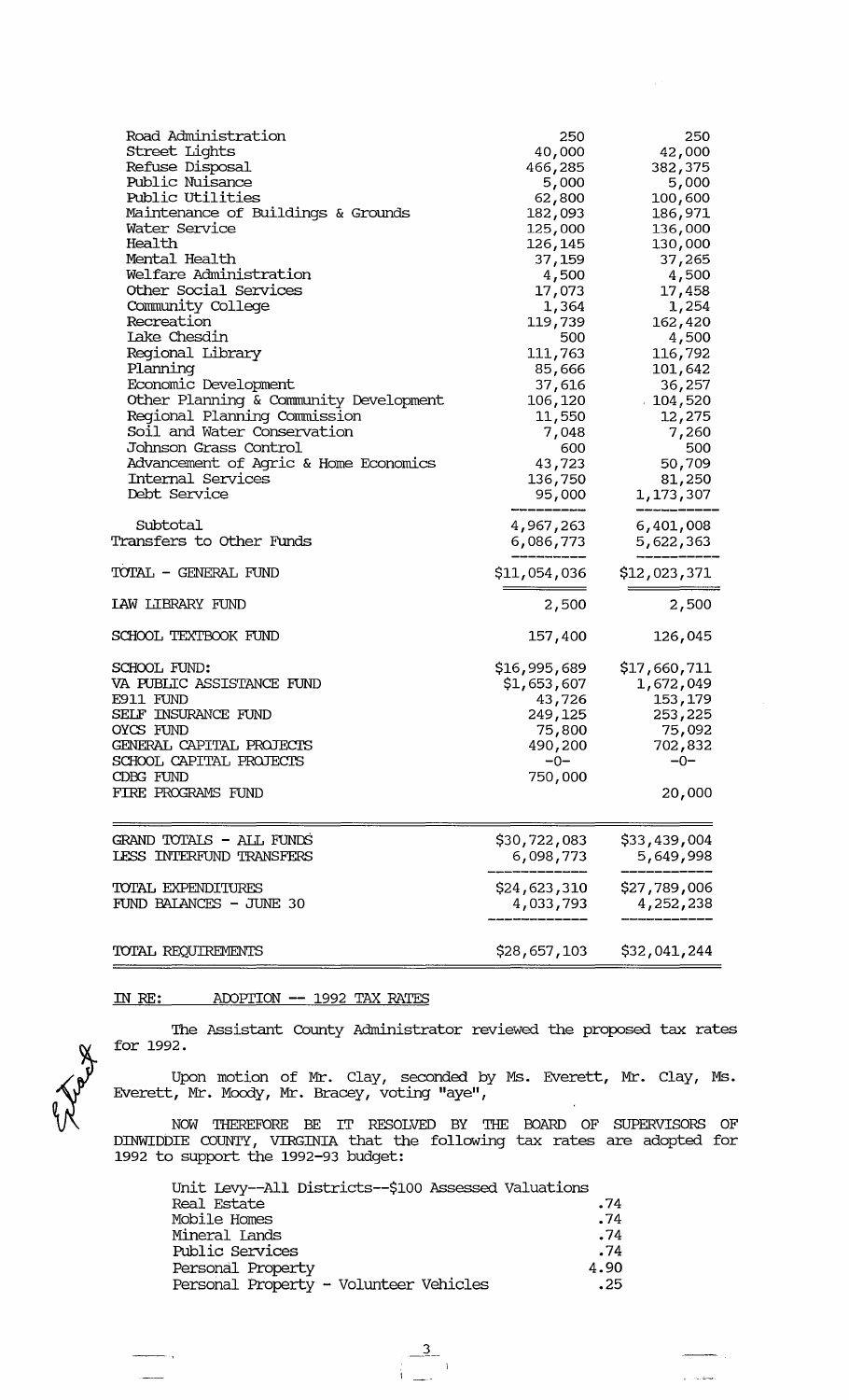Machinery & Tools Heavy Construction Machinery

# 3.30 3.30

.<br>نا د

# IN RE: RESOLUTION -- MEALS TAX MONIES FOR EDUCATION

Upon motion of Mr. Clay, seconded by Ms. Everett, Mr. Clay, Ms. Everett, Mr. Moody, Mr. Bracey voting "aye",

BE IT RESOLVED BY the Board of Supervisors of Dinwiddie County,<br>Virginia that if any monies are received from a meals tax it will be designated to education in the County.

#### ADJOURNMENT IN RE:

Upon motion of Mr. Clay, seconded by Mr. Moody, Mr. Clay, Ms. Everett, Mr. Moody, Mr. Bracey voting "aye", the meeting adjourned at 8:10  $P.M.$ 

Foward A. Bracey, Jr. 77

ATTEST: Dew County Administrator